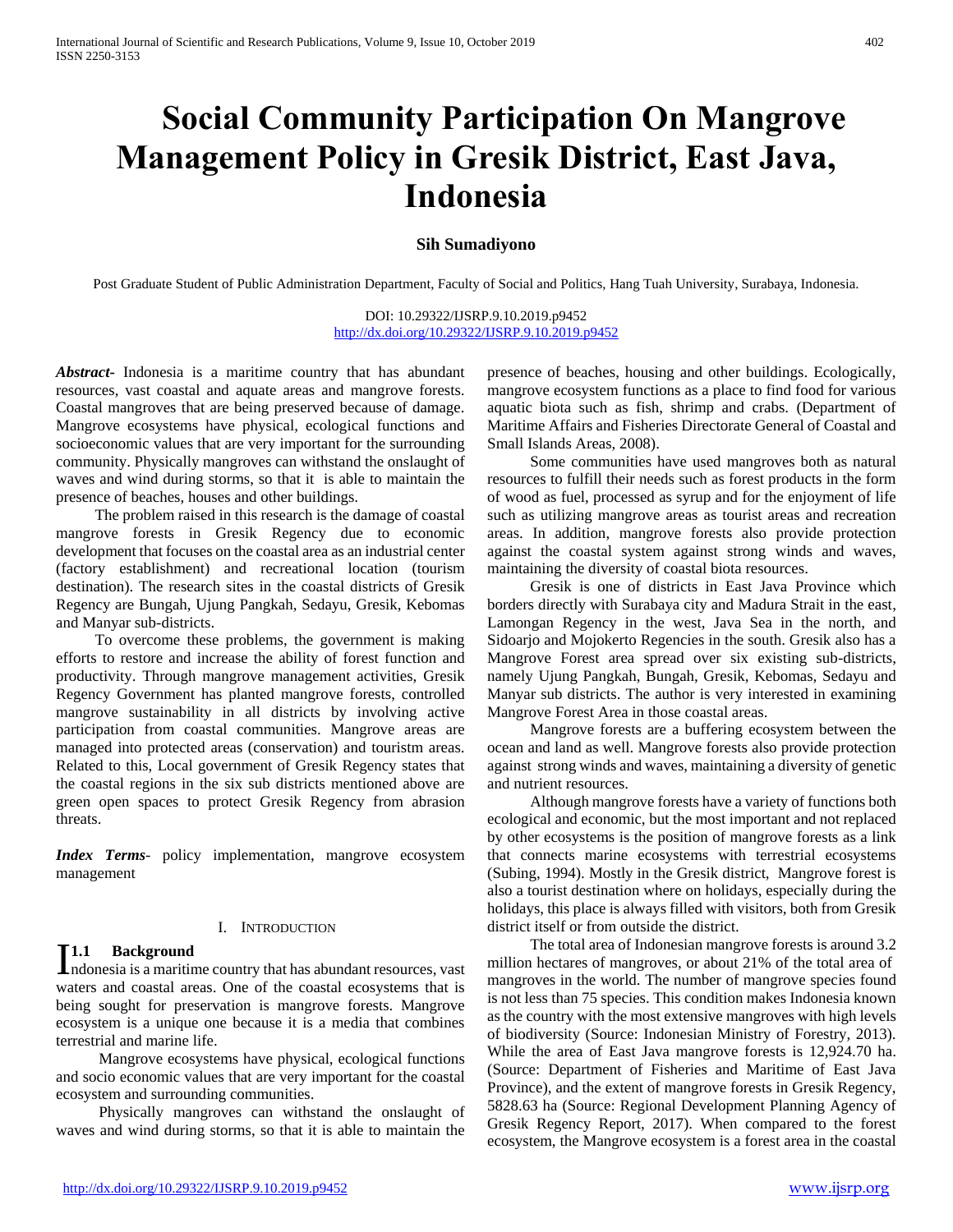area that has specific flora and fauna and has a lot of diversity that needs to be preserved.

 With the emergence of various problems that threaten the preservation of mangrove forests in various sub-districts in Gresik

> NGKAL AP LAMONGAL



management.

Source: Regional Development Planning Council of Gresik Regency 2017

 Since the enactment of Law number 32 of 2014 concerning. Regional Government, automatically the distribution of territories and authority, especially mangrove management, shifts from the Regency Government to the Provincial Government. However, Gresik Regency Fisheries Service was called to implement mangrove management. District Head of Gresik established a district-level mangrove ecosystem management strategy and formed a District-level Mangrove Ecosystem Management Coordination Team. Then the Governor of East Java Decree No. 522/19382 / 022.3 / 2018 was published on November 14, 2018, stated that the Gresik District Fisheries Office as the Chairperson of the District level Mangrove Ecosystem Management Strategy Coordinating Team, whose tasks are formulating policies, coordinating the implementation and budget support, and reporting the results the implementation.

 Seeing this condition, the benefits of mangrove forests which actually have many functions can no longer be enjoyed by humans. Then the increase in population is so fast that is not accompanied by an increase in knowledge about natural resources and the environment as well as the low level of social welfare. This condition has a significant negative impact on mangrove forest resources so that they are damaged.

Regency, the Gresik District Government has made efforts to conserve mangroves through the National Movement for Forest and Land Rehabilitation, namely mangrove ecosystem

 Destruction of mangrove forests in Gresik Regency causes the mangrove land to narrow. Mangrove damage can be seen in the following table:

| Table 1.1. Comparison of Mangrove Damage and Land Area in |  |  |  |  |  |
|-----------------------------------------------------------|--|--|--|--|--|
| <b>Gresik District</b>                                    |  |  |  |  |  |

| N<br>O | <b>DISTRICT</b><br>S | <b>LAND</b><br><b>AREA</b><br>(HA) | (HA | (%)   |
|--------|----------------------|------------------------------------|-----|-------|
|        | Bungah               | 181,33                             |     |       |
|        |                      |                                    |     | 62,10 |

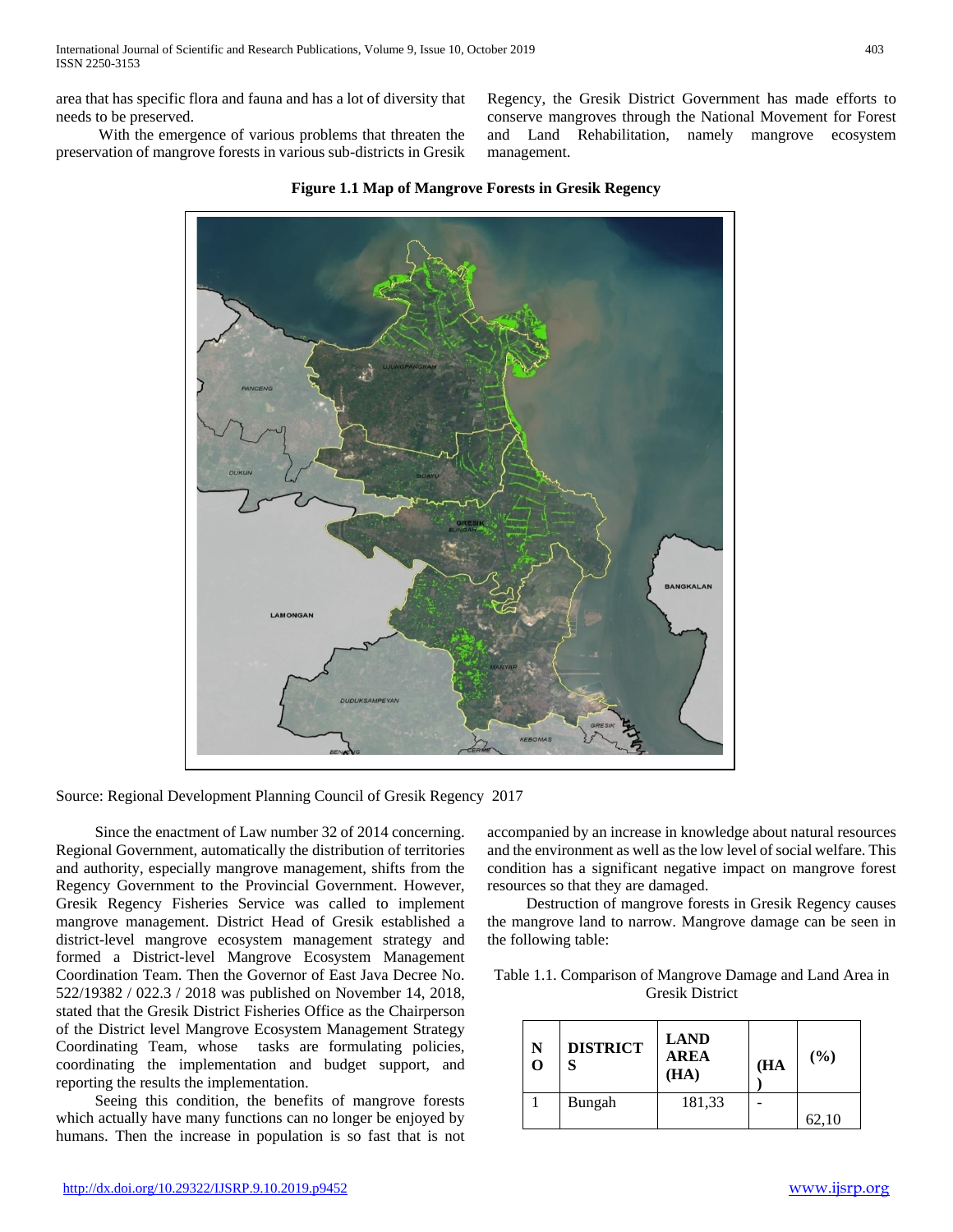| 2 | Ujung   | 84,10 | 15,3 |       |
|---|---------|-------|------|-------|
|   | Pangkah |       |      | 18,20 |
| 3 | Gresik  | 0.40  |      | 100   |
|   | Kebomas | 3,34  |      | 100   |
| 5 | Manyar  | 9,50  |      |       |
|   |         |       | 3,16 | 33,26 |
|   | Sedayu  | 4,60  |      | 48    |

Source: Final report of Coastal and Marine Environment Agency of Gresik 2016

 From this table it is known that the most severe mangrove damage due to the extent of damaged land is in the Bungah subdistrict which is 110.76 ha or 62.10%. Kebomas and Gresik subdistricts reach 100% because they are converted into industrial / factory areas. However, the size of the mangrove forest is only relatively small, namely 3.34 ha in Kebomas sub-district, and 0.40 in Gresik sub-district. But finally in the two districts carried out rehabilitation of mangrove. Damage in Bungah sub-district and Manyar sub-district was also due to the construction of the factory. Mangrove damage in Ujung Pangkah sub-district is relatively small at 18.20% due to its location at the far north end of the city so there is no factory construction. Damage in the area was only caused by cutting down of mangroves for firewood

#### **1.2. Case Problem**

 The case problem of this research is Damage of mangrove forests in Gresik Regency due to the economic development that focuses on the coastal area as an industrial center (factory establishment) and recreational location (tourist destination) which is analyzed using Van Meter and Van theory Horn (1975). Through mangrove management activities. Government of Gresik Regency stipulates that the Coastal Area in six sub-districts in Gresik Regency is as protected area, namely Bungah, Ujung Pangkah, Sedayu, Gresik, Kebomas and Manyar. The green open space area becomes a fortress to protect Gresik Regency from abrasion threats.

#### II. RESEARCH METHOD

 Program or policy implementation is one of the important stages in the public policy process. To examine the extent to which the process of Implementing Mangrove Management on the Coastal District of Gresik, the author examines the factors that influence the policy. By using the theory of policy implementation approaches introduced by Donald S. Van Meter and Carl E. Van Horn with 6 (six) factors or variables that influence the implementation of policies, such as the following figure:

#### **Figure 2.1.Approaches Model of Donald S. Van Meter and Carl E. Van Horn (1975)**



Source : Donald S. Van Meter dan Carl E. Van Horn (dalam Ekowati, 2004).

#### **2.1. Type of Research**

 The method used in this research is a qualitative research method namely social research explains a social phenomenon / social event, which sometimes these events can take the form of a case that occurs in people's lives. This research is to understand the phenomena about what is experienced by research subjects such as behavior, motivation, actions and others in a descriptive way.

#### **2.2. Research focus**

 The focus of this research is the Implementation of Mangrove Management Policies on the coast of Gresik Regency. The research is focused on the formulation of the problem and the purpose of the study by determining the variables and operating with the indicators to capture the information needed to answer the issues raised.

 The variables in this study are the factors that influence the Implementation of Mangrove Management Policies on the coast of Gresik Regency. by using the conception of Van Meter and Van Horn which includes variables as follows:

1) Standard and objectives of activities,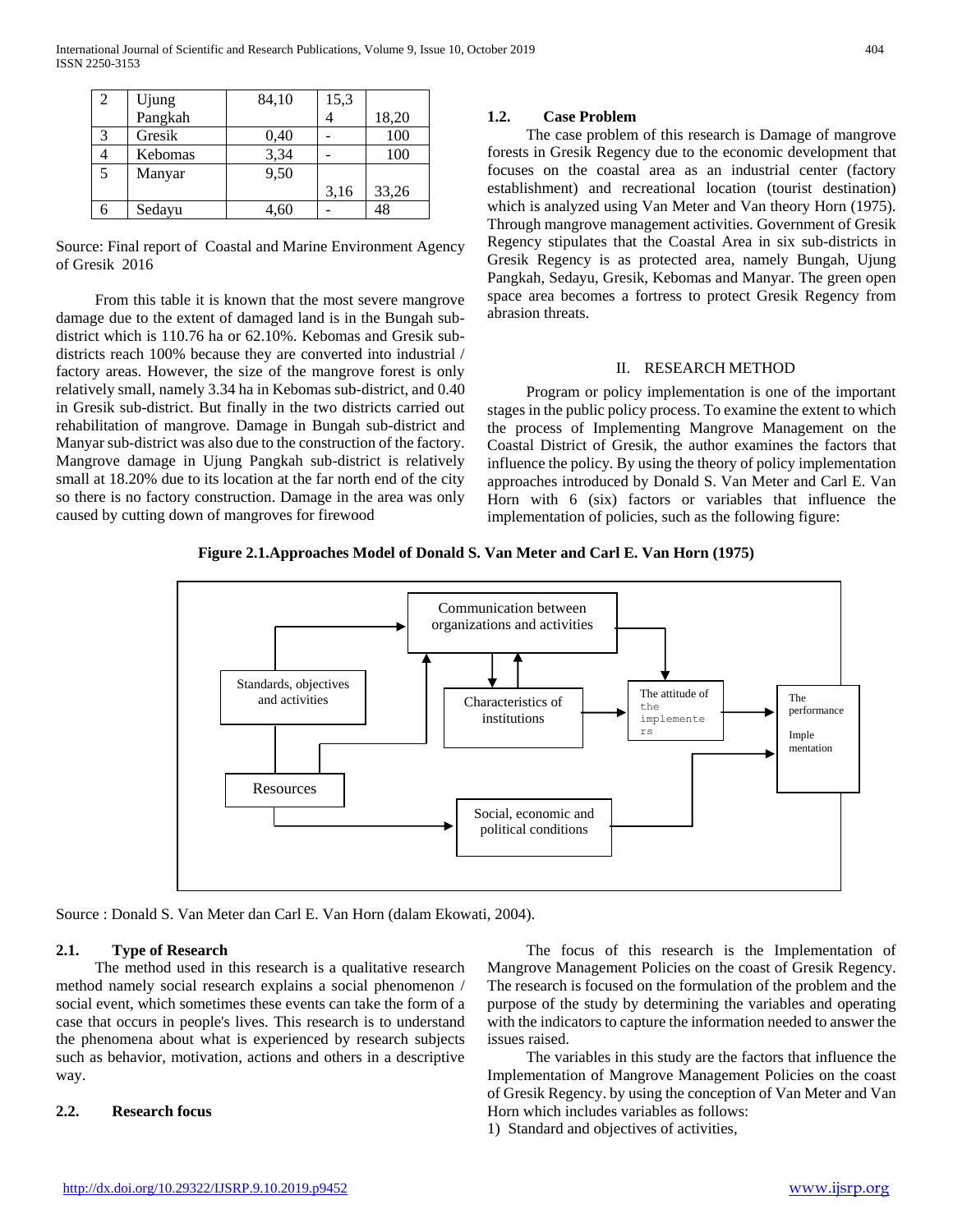International Journal of Scientific and Research Publications, Volume 9, Issue 10, October 2019 405 ISSN 2250-3153

2) Resources,

- 3) Communication between organizations and their activities,
- 4) Character of the institution,
- 5) The attitude of the executor, and
- 6) Social, economic and politics conditions

 The location of the study is conducted in the area of Mangrove Forests on the coast of Gresik Regency, which is located in 6 (six) sub-districts on one land, namely Ujung Pangkah, Bungah, Gresik, Kebomas, Sedayu and Manyar sub districts, not including Bawean Island.

#### III. RESULTS AND ANALYSIS

#### **3.1 General Overview of Research Ojects**

 Gresik Regency is located in the northwest of Surabaya City, the capital of East Java Province, with an area of 1,191.25 km2. Geographically, the area of Gresik Regency is located between 112 ˚ to 113 Timur East Longitude and 7 ˚ to 8 Selatan South Latitude is a lowland with a height of 2 to 12 meters above

sea level except for Panceng District which has a height of 25 meters above sea level. Part of Gresik Regency is a coastal area with a coastline of 140 km, 69 km on the mainland of Java Island extending from the Districts of Kebomas, Gresik, Manyar, Bungah, Sidayu, Ujungpangkah, and Panceng and 71 km in Sangkapura and Tambak Districts on Bawean island. Gresk Regency is bordered by the Java Sea in the north, Madura Strait and Surabaya City in the east, Sidoarjo Regency and Mojokerto Regency in the south, and Lamongan Regency in the west.

 The condition of ground water surface in Gresik Regency is generally relatively deep, only certain areas around rivers or swamps have a rather shallow ground water surface. The pattern of river flow in Gresik Regency shows that the Gresik area is the estuary area of the Bengawan Solo River and Lamong River and is also traversed by Surabaya River in the South Region. These rivers have different flow characteristics. Bengawan Solo River has a fairly high water discharge by carrying more sediment compared to Lamongan River, so that siltation in the Solo River is faster. The event resulted in the emergence of degraded lands which are often used by residents for fishing grounds.

#### **Figure 3.1 Map of Gresik Regency Administration in 2016 - 2021**



Source: Regional Development Planning Agency of Gresik Regency 2016

## **3.2 Analysis of Mangrove Management Policiey Implementa tion at Coastal Gresik District.**

 The author used Van Meter and Van Horn implementation models as a tool for analysis. In the Van Meter and Van Horn implementation models, there are six variables that form the

relationship between policy and performance. The two main variables are the basic measures of variables and policy objectives (standard and objectivity) and the resource variable. Whereas the other four variables include the characteristics of the implementing agency (the characteristics of the implementing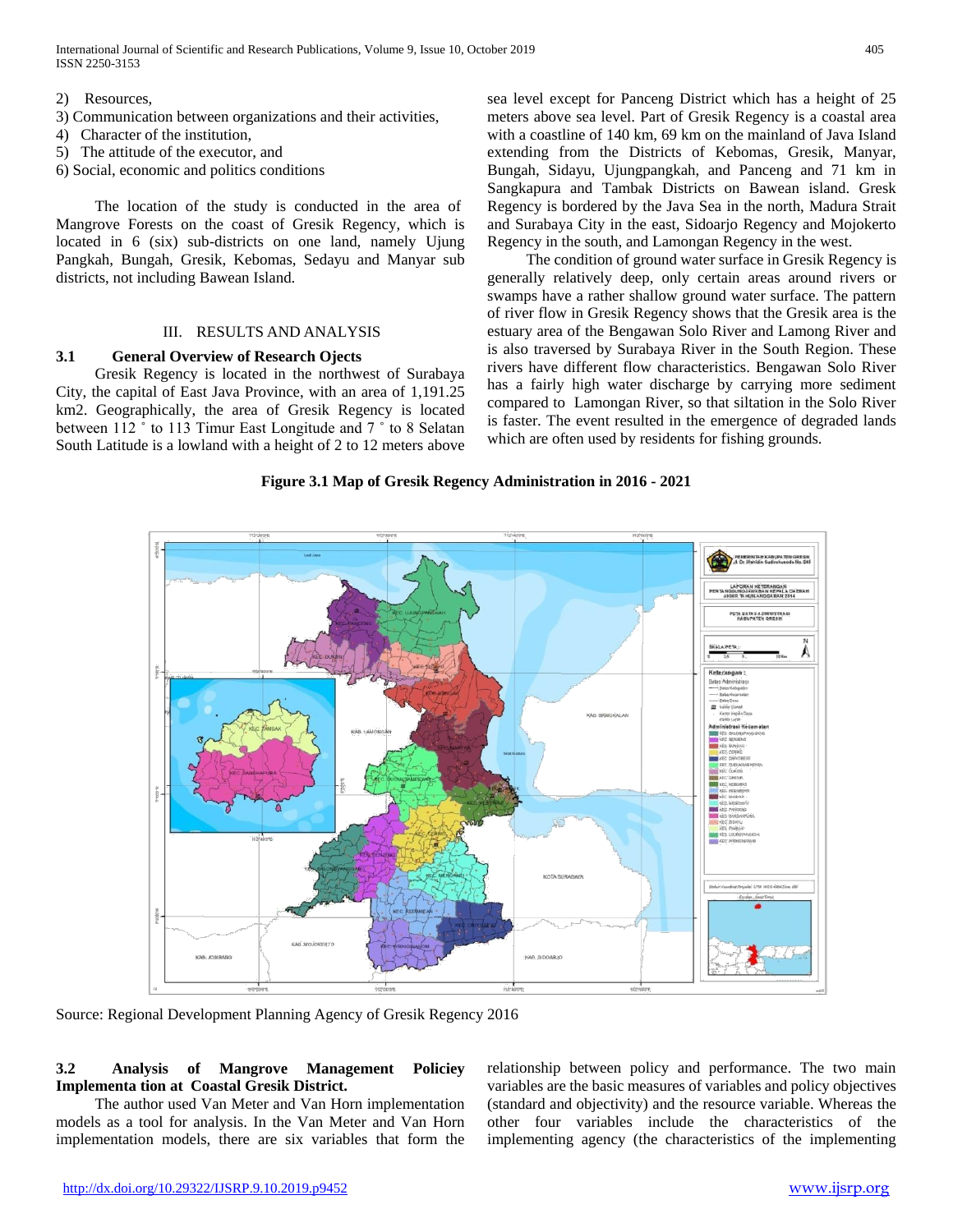agencies), communication between organizations and implementation activities (information communication and enforcement activities), socio-economic and political conditions (economic, social and political conditions), and disposition of implementers (the disposition of implementers). Following are the results and discussion of this implementation model:

# **1. Policy Standards and Objectives**

Policy standards and objectives are factors that will influence the implementation process. Unclear standards and policy objectives can make it difficult for implementers to understand them and at the same time can lead to diversity in the dispositions of various actors involved in the implementation process. This condition will ultimately not support the smooth and successful implementation of the policy.

According to Van Meter and Van Horn, every public policy must have standards and objectives that must always be clearly stated in each program. Failures also often occur if the standards and objectives are not clear (Winarno, 2002: 197-198). A policy is issued based on consideration of the goals and objectives to be realized. These goals and objectives must be clear, decisive and easily understood by each individual as an implementer, so that they will help develop and determine a decision responsibly.

Based on the results of research and data, the standard and policy objectives of the mangrove management strategy in Gresik are limited to the formation of a coordinating team for mangrove management strategies. Before the issuance of Law Number 32 of 2014 concerning Local Government, Mangrove Management in Gresik Regency was carried out by the Gresik District Fisheries Office. With the emergence of Law number 32, the authority to manage Mangroves was taken over by the Department of Maritime Affairs and Fisheries of East Java Province. Then there was a temporary vacuum. Then based on the Decree of the Governor of East Java Number: 522/19382 / 022.3 / 2018, stipulates tha Gresik District Fisheries Office as the Head of the District Level Mangrove Ecosystem Management Strategy Coordinating Team whose tasks with formulating policies, coordinating the implementation and budget support, forming a secretariat, and reporting the results of their implementation.

Then based on the Decree of Governor of East Java Number: 522/19382 / 022.3 / 2018, stipulates that the Gresik District Fisheries Office as the Head of the District Level Mangrove Ecosystem Management Strategy Coordinating Team whose tasks are formulating policies, coordinating the implementation and budget support, forming a secretariat, and reporting the results of their implementation.

The results of research also indicates that the implementation process of Policy Implementation is running less maximum. This is due to the lack of a specific strategic plan for mangrove management, however the Fisheries Office continues to implement a mangrove management program in accordance with the Decree of East Java Governor Number: 522/19382/022.3/2018 which stipulates that the Fisheries Service District. Gresik as the head of the coordinating team on mangrove ecosystem management strategies. The Department of Fisheries as the chief supervisor and controller of the mangrove area in the coastal area of Gresik Regency carries out socialization, nursery, planting, supervision and counseling about the importance of mangroves as coastal community resources. The community welcomed mangrove management program by being actively involved in assisting the Department of Fisheries, with the Community Monitoring Group a form of community participation. Activities undertaken by community groups such as Sari Laut in Pangkah Kulon, Muara Solo in Pangkah Wetan, Tirta Wening in Banyu Urip (Ujung Pangkah) and Kalimireng in Manyar are nursery and mangrove planting activities. Types of mangrove plants that are seeded in this area are Rhizophora lanata, Rhizophora mucronata, Rhizophora stilosa, Bruguiera gymnoriza, Bruguiera stilica, Sonneratia casiolaris, Sonneratia alba, and Ceriops tagal. The plant seeds are used for planting activities in the Pangkah Wetan area.

# **2. Resources**

One factor that has an important role in policy implementation is resources. Policies can be implemented with the support of adequate resources so that activities can be carried out effectively. Policies that have a certain level of physical and political feasibility may not succeed in achieving the desired goals. This is due to the short period of time, the lack of adequate facilities and infrastructure, the unavailability of sufficient funding sources and the lack of adequate and quality human resources. The available resources in the effort to implement mangrove management in the Gresik Regency area include the Source of Funds and Human Resources.

## **a. Source of Funds**

In mangrove management program in Gresik Regency, the entire budget is charged to the regional government revenue budget of Gresik Regency. Funding is needed to finance all activities ranging from administration, planning, socialization to the community, procurement of seeds, planting and supervision. It can be concluded that the source of funds is charged to the Gresik Regency Regional Revenue and Expenditure Budget (APBD) in accordance with applicable regulations and other sources of funds obtained legally.

## **b. Human Resources.**

The human resource factor has an important role in policy implementation, because however clear and consistent the provisions or rules of a policy are, if the personnel responsible for implementing the policy lack the quality of the resources to carry out work effectively, then implementation of the policy will not be effective.

Important resources referred to in the implementation of the policy include personnel who have the expertise and ability to carry out the task. In addition, it must be considered the number of personnel needed with the expertise that must be possessed by the work to be done. In this case the number of personnel of the Gresik Regency Fisheries Service is very limited, only 7 (seven) people. However, the quality of human resources is quite adequate, although the mangrove area that must be managed is quite extensive. Lack of human resources required coordination and cooperation with other related institutions. Synchronization is needed to implement a policy, as well as the ability of various parties involved in implementing the policy, so that the implementor does not make a mistake in implementing the policy.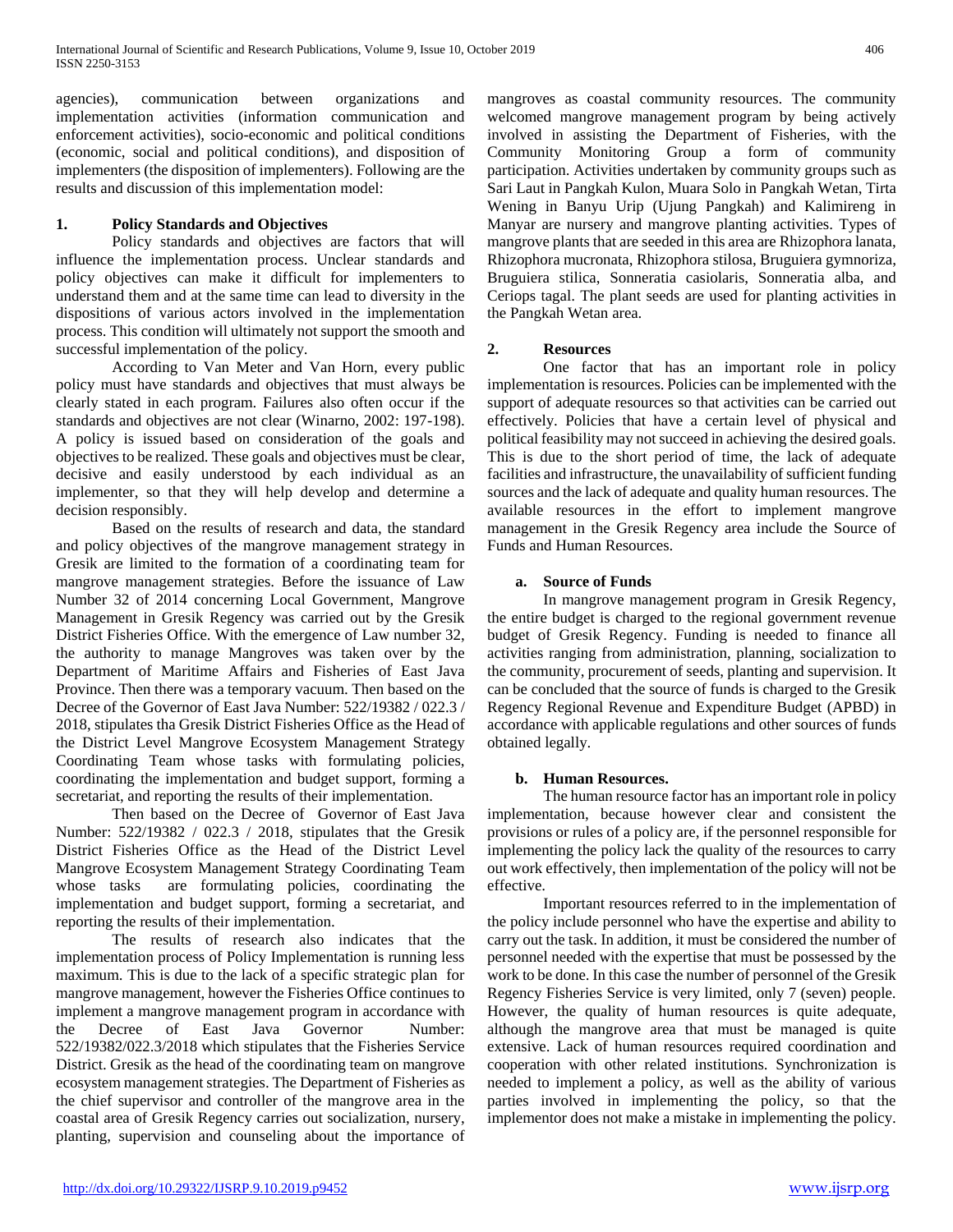The Regional Government of Gresik Regency has established a coordinating team for mangrove management strategies through Decree of East Java Governor Number: 522/19382 / 022.3 / 2018. The following coordination team for mangrove ecosystem management strategies:

1. Head of Fisheries Service District. Gresik Regency as chairman 2. Head of Environmental Agency, Gresik Regency as vice chairman

3. Head of Regional Development Planning Agency Regency. Gresik as a member;

4. Head of Culture and Tourism Office of Gresik Regency as a member

5. Head of Sub distric as a member.

## **3. Characteristics or Nature of the Implementing Institution**

According to Van Meter and Van Horn (1975: 466) what is the policy must be understood by the implementor responsible for achieving the policy standards and objectives. If the sources of information are different, they will provide inconsistent interpretations of policy standards and objectives. Or if the sources are the same but provide conflicting interpretations, then implementers will face far greater difficulties in implementing policies.

# **a. Delivering Program to Implementor and Policy Users**

Communication in the delivery of information to policy implementers about what is the standard and policy objectives must be consistent and uniform. The main implementer of the policy in this case is the Surabaya City Agriculture Office with related agencies coordinating with each other in the transmission or process of delivering standards and policy objectives.

The process of delivering the mangrove management program to the policy implementers is well implemented. Related party regulations must be carried out. Besides that the mangrove activities that have been declared nationally can be approved by the community as the recipient of the policy. Related to the mangrove socialization program in the Coastal District of Gresik, it has run well.

Mangrove management in Gresik Regency is not only carried out by the Department of Agriculture as Team Leader. There are several agencies involved in supporting mangrove management activities such as the Office of the Environment which examines the level of water pollution in mangrove forests.

The author can interpret that in the management of mangroves. each institution or agency is assigned according to its main tasks and functions. In the perspective of the Van Meter and Van Horn policy implementation models the variables about the characteristics of the agency or implementing agency are well implemented. Agencies or agencies related to the implementation refer to the provisions that have been regulated by the government.

The problem of unclear regional boundaries is also a form of lack of communication efforts between related institutions. Regarding illegal logging, controlling and monitoring of mangroves can be coordinated with the Department of Fisheries. No less important coordination is needed with the Civil Service Police Unit, as an office that legally has the authority to carry out

the controlling function of the policies made by the Regional Government of Gresik Regency.

Intensive coordination is absolutely necessary because mangrove management activities are top down programs, the mechanism of which involves the Central Government, Provincial Governments and Regency / City Governments. The management of mangrove forests faces complex problems so that coordination and communication with all relevant parties is a necessity that cannot be abandoned. This coordination is to minimize the possibility of misunderstanding or different perceptions in program implementation so that goals and objectives can be achieved.

Coordination or communication to integrate the implementation mechanism and the authority procedures of administrative structure to be consistent based on the standards and objectives of the policy. To avoid confusion and make it easier to carry out the main tasks and functions of each agency, the entire involved agencies must refer to mangrove management policies.

## **b. Clarity and Accuracy of Mangrove Management Program Delivering.**

In a public organization, policy implementers will find an event that is more difficult to implement a policy intensively. Thus according to this explanation, the prospect of effective policy implementation is largely determined by the clarity of standards and policy objectives and communicated to policy implementers accurately and consistently (accuracy and consistency) (Van Meter and Van Horn).

Based on the findings above, the researcher can interpret that the activities carried out in fulfilling the transmission or delivery requirements as well as the accuracy and clarity of mangrove management in the coastal area of Gresik Regency have been tried and run optimally even though written technical guidelines or instructions in a policy do not yet exist. If the communication flow is drawn from each agency, it runs according to their respective duties. Mangrove management cannot only be carried out by one agency or agency, but requires intensive coordination from several agencies or related agencies.

According to Van Meter and Van Horn, successful implementation often requires institutional mechanisms and procedures. This will in fact encourage a greater possibility for high officials (superiors) to encourage implementers (subordinate officials) to act in a manner that is consistent with the basic measures and objectives of the policy taken.

The level of hierarchical oversight of sub-unit decisions and processes within the implementing body.

- 1) Political sources of an organization (eg support among members (legislative and executive members).
- 2) Vitality of an organization.
- 3) The level of communication open communication, which is defined as a network of horizontal and vertical communication freely and a relatively high level of freedom in communication with individuals outside the organization

The formal and informal relationship of institution with the decision-making body or the executor of the decision.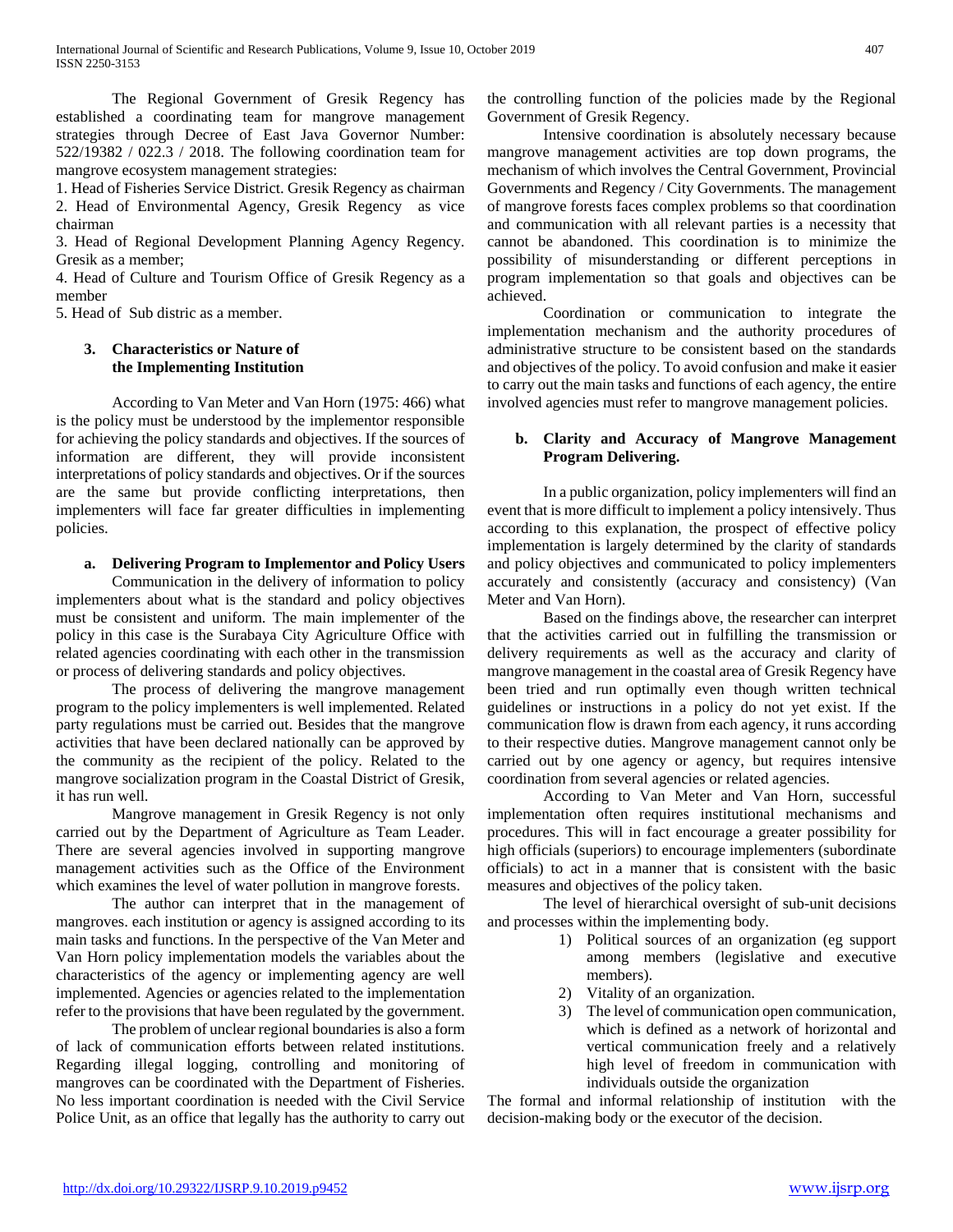## **4. Institution Characteistic.**

Viewed from the perspective of the Van Meter and Van Horn implementation model, the understanding of the implementers in carrying out their tasks can be included as one of the variables proposed by Van Meter and Van Horn, namely the tendency of the executor. Van Meter and Van Horn consider there are three types of response elements that can affect the ability and willingne'ss to carry out a policy, namely: 1) Knowledge (cognition), deepening and understanding (comprehension and understanding) of the policy. 2) The direction of their response, whether accepting, neutral or rejecting (acceptance, neutrally or rejection). 3) The intensity of their response to the policy.

## **a. Implementor's Knowledge and Understanding**

Implementing understanding of the general objectives and basic measures and objectives of the policy is an important thing. Successful policy implementation must be followed by awareness of the policy.

Based on the facts revealed by the informants, that the implementers have understood and know the mangrove management program is a national diagram. The Government of Gresik Regency, especially the Fisheries Department, is seriously implementing this program of activities, especially in planting and monitoring mangroves.

The Fisheries Service in carrying out its duties has overseen mangrove forests, in several places in the Mangrove area in Gresik Regency there is the Mangrove Information Center (MIC) office as an extended representative of the Fisheries Office as the coordinator of Mangrove Information in Gresik Regency.

#### **b. Implementor's Attitude towards Mangrove Management Program**

The author can interpret that the attitude of implementing mangrove management in Gresik Regency is good. The implementers support each other and play an active role. This can be seen from the implementation of various types of mangrove planting activities in Gresik Regency by the Department of Agriculture together with the community. Mangrove Ecotourisms had an impact on improving the economy of the community, on the other hand the shrimp farmers community feels disadvantaged because of the ecotourism program.

Based on the opinion of Mr. Isahrul, Head of Gresik Fishery Agency, tere is an attitude that some people do not support government policies, especially mangrove ecosystems, are declared as ecotourism areas. Besides that, as a consequence, the Mangrove area in six sub districts of Gresik Regency as an Ecotourism area, the Regional Government must complete facilities and infrastructure.

## **5. Social, Economic and Politics Conditions**

The socioeconomic condition is very influential in the efforts to achieve policy objectives, given the democratic governance of Indonesia. Economic, Social and Political Conditions will influence the policy, and vice versa that the implementation of the policy affects the Economic, Social and Political environment for related parties including the community around the mangrove area.

**a. Effect of Policy Implementation on the Environment of Mangrove Areas.**

Various kinds of conditions in the Mangrove Area of Gresik Regency are very possible to influence or be influenced by policy implementation. In this case the researcher divides the discussion into 3 (three) kinds of conditions, namely as follows:

1) Social conditions

Based on data obtained from informant interviews, researchers found that social conditions in coastal communities did not affect the implementation of this program, while the effect was not too much on the community because the social condition status was not much different before or after this policy rolled. However, there are some people on the coast of the Mangrove forest in Gresik Regency who feel disadvantaged by the Mangrove Forest policy of the coastal area as a conservation area. The party is the owner of the land or land.

## 2) Economic conditions

Besides mangroves as abrasion prevention, mangroves can also be processed, the results of which can provide economic benefits to the coastal communities of Gresik Regency. Mangroves can be used as a syrup maker. He made mangroves in the coastal area of Gresik Regency as an eco-tourism area, such as Jogging Trac facilities and boat tours.

Findings in the field, the coastal mangrove conservation area of Gresik Regency which invited many visitors and benefited economically has a weakness in its development to date. The existence of a damaged conservation area makes some of the mangrove ecosystems also reduced and damaged and can not be utilized and developed by the manager or the community. In addition, the amount of waste found both in rivers or in mangrove conservation areas is also a weakness of the area. Areas that are less clean because the waste seems unkempt and reduces the sense of comfort for visitors. This can reduce the number of visitors who come to the mangrove conservation area on the coast of Gresik Regency due to the presence of garbage and unclean environment, the reduced number of visitors who want to visit the mangrove area automatically also has an impact on the economic value generated from tourist visits.

#### 3) Political Conditions

Political aspects have an important role in the implementation of mangrove ecosystem management program policies in the coastal area of Gresik Regency, because political problems are part of one of the strategies in managing mangrove ecosystems in Gresik Regency, especially relating to clear regulations on conservation restrictions in Gresik Regency.

Based on data obtained from interviews with informants, the researcher can conclude that political conditions greatly influence District Government. This is evidenced by an increase in public confidence in the Government in the sub-district led by the Camat at this time. Thus the Subdistrict Government benefits from the political side, and economic aspects in improving the welfare of coastal communities.

## **6. Implementor's Attitudes towards Mangrove Management Program**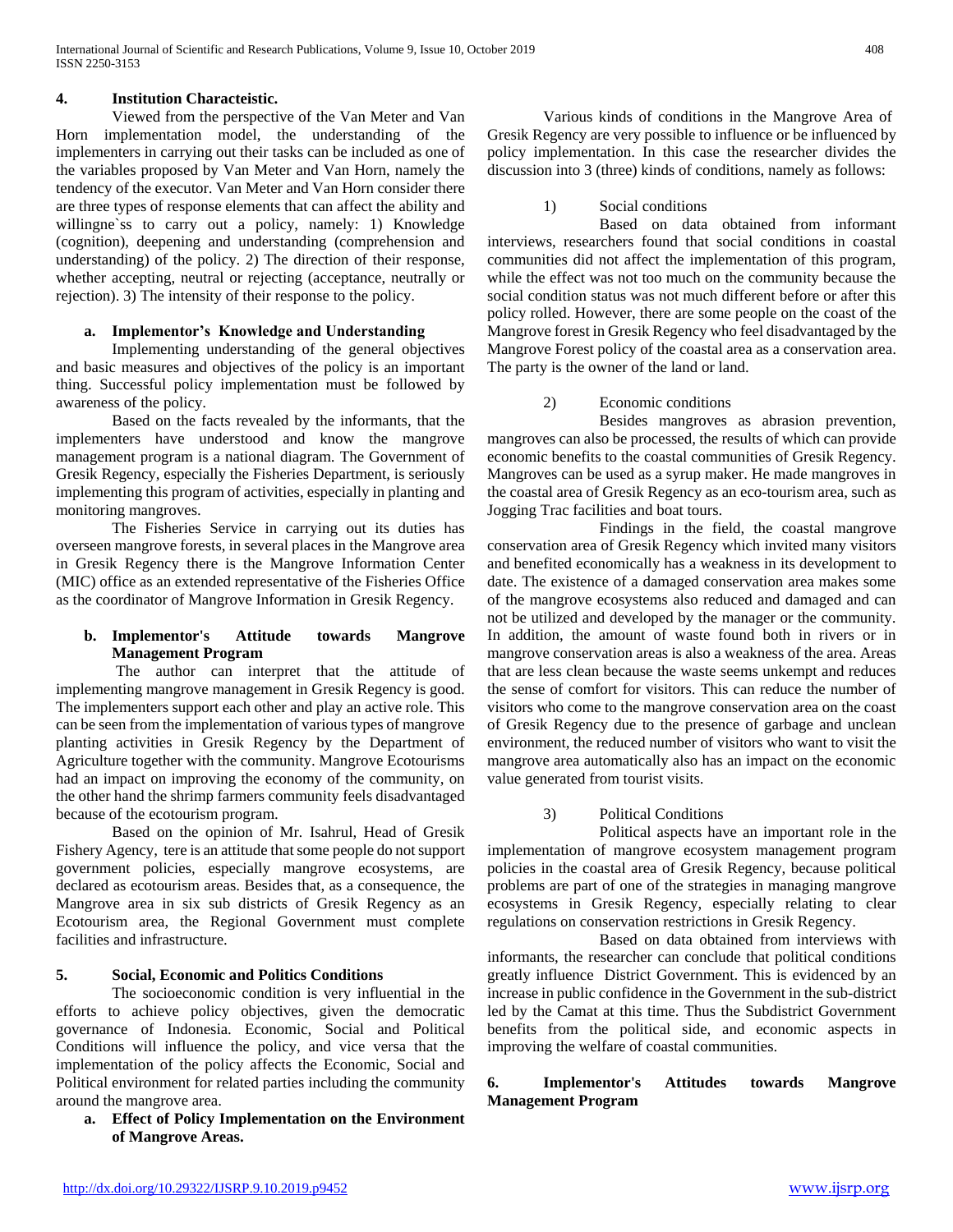Researchers can interpret that the attitude of implementing mangrove management in Gresik Regency is good. The implementers support each other and play an active role. This can be seen from the implementation of various types of mangrove planting activities in Gresik Regency by the Department of Agriculture together with the community.

But there are those who feel disadvantaged by the program. Mangrove Ecotourism has had an impact on raising the economic status of the community, on the other hand the shrimp farmers community feels disadvantaged because of the ecotourism program.

Based on the opinion of the shrimp farmers, there is an attitude that some people do not support government policies, especially mangrove ecosystems, are declared as ecotourism areas. In addition, by establishing the Mangrove area in 6 subdistricts in Gresik Regency as an Ecotourism area, the Regional Government must complete the facilities and infrastructure as an ecotourism area.

## **3.3 Factors that Support and Hinder the Implementation of Mangrove Management Policies in Gresik Regency**

## **1. Factors that Support Mangrove Management.**

Based on the descriptions above, researchers can identify several factors whether that supports and inhibits the implementation of mangrove ecosystem management strategies in the Coastal Area of Gresik Regency.

a. Factors that Support the Implementation of Mangrove Management.

1) Conservation Area Areas

The Panyai Coastal Mangrove Forest Region of Gresik Regency is designated as a conservation area by the Gresik Regency Government, which means the use of biological resources of the Mangrove Forest is done wisely to ensure the continuity of its supplies while maintaining and increasing the quality of biodiversity and value. In other words, there are efforts to preserve and maintain mangrove forest areas by the Gresik District Government.

Mangrove conservation in the mangrove forest area on the coast of Gresik Regency has more advantages. The advantages of mangrove conservation are:

a) The mangrove forest area in the coastal area of Gresik Regency is more dense and well maintained.

b) Access to the location is easy, with the availability of transportation infrastructure in the form of paved roads to the location.

c) Concern and participation of the surrounding community is good. With conservation in the area, the surrounding community is happy to help care for and preserve it.

## 2) Tourism Development

Mangrove Ecotourism in the coastal area of Gresik Regency is an area formed with the aim of contributing knowledge to the community on the importance of awareness in maintaining the balance of the natural ecosystem.

Mangrove Ecotourism in the coastal area of Gresik Regency besides being a. Protected conservation area, the existence of integration between farm farmers, ecotourism, and capture fisheries makes mangrove forests in addition to conservation as well as a livelihood for coastal residents around the area.

The existence of an area that is used as a tourist area as well as education is clearly inviting a lot of public attention to visit it. The number of visitors accompanied by easy accessibility to the mangrove area is a positive carrying capacity for the existence of mangroves. The number of visitors who come and provide fees to enter the mangrove ecotourism area can provide its own income for the economy of the special manager of the Mangrove Ecotourism coast of Gresik Regency.

In addition to the strength of its attraction towards visitors, another strength possessed by the Coastal Mangrove area of Gresik Regency is the diversity of mangroves in the Mangrove conservation area that is classified as many and can be developed. In addition to the ecological function of mangroves as a place to live coastal biota and abrasion retaining beach, mangroves also have many benefits in terms of economic. The sustainable management of Coastal Mangrove Conservation in Gresik Regency also brings many economic benefits to the surrounding residents or managers.

> 3) Community Participation The support and participation of the coastal community of Gresik Regency is high. This was revealed by informants of the Manyar community leaders: "Before the government managed it in 2012 there was an effort of community initiative in the form of activities to conserve mangrove plants from surrounding residents".

The community participates in the planting and maintenance of Mangrove Forests in Manyar sub-district in particular, and in the Coastal area of Gresik Regency in general. City government involvement and related institutions

The existence of the seriousness of the Government of Gresik Regency in terms of management of the Mangrove Forest in the Coastal Area of Gresik Regency through the establishment of a coordination team to carry out efforts to manage, maintain and supervise the mangrove forests. The appointed institutions can carry out their duties in accordance with their respective fields.

## **2. Factors that inhibit Mangrove Management.**

The factors that support the implementation of Mangrove Management are:

a. Transfer of Land Functions as Supervision of Plant implementation

Mangrove areas on the Coastal Coast of Gresik Regency as a conservation area are still often debated over land ownership. The rapid development in other fields can narrow the area of mangroves such as settlements. There are still conservation areas where the land is still owned by local residents so sometimes there are land disputes. The existence of residential land around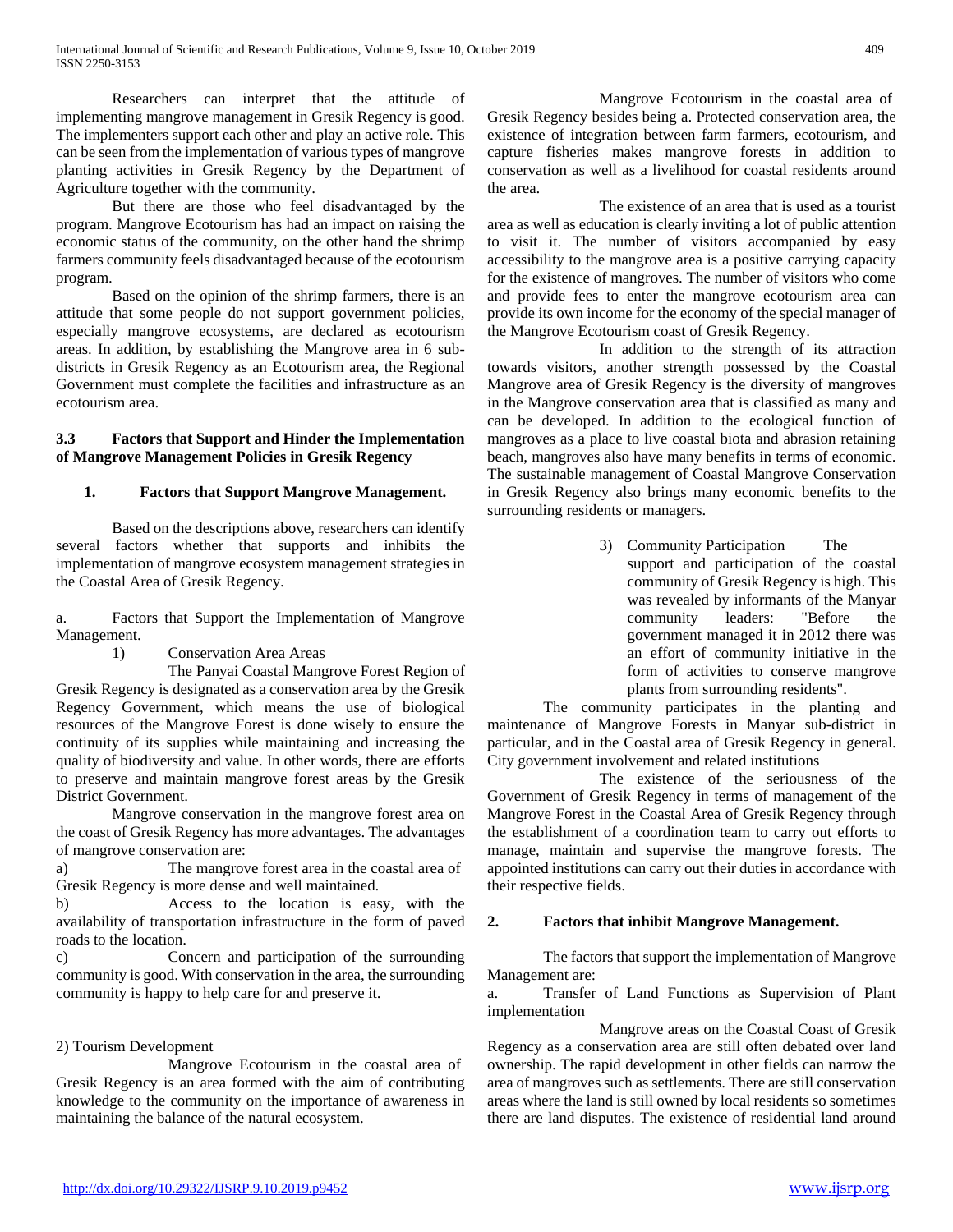the protected area has the potential to cause pollution, namely pollution from factory waste.

> b. The absence of a Strategic Management Policy Administratively, the written policy of the

management strategy of Coastal Mangrove Management in Gresik Regency is not available yet, so there is no technical guidance or guidance in the field, only a mangrove management coordination team. The Gresik Regency Fisheries Service as the head of the mangrove management coordination team has not yet maximally compiled a mangrove management program strategy policy, so there is no technical guide or guide for mangrove management to date. The Fisheries Service revealed that: "The mangrove management scheme and design has not yet been completed, including guidelines and technical instructions for mangrove planting."

Based on data from the Fisheries Department's strategic plan and the results of field interviews show that the Gresik District Fisheries Office has not made a strategic plan on how to manage mangrove specifically, in the Strategic Plan the Fisheries Office only slightly touches on the mangrove issues in the coastal strip of Gresik Regency.

## IV. CLOSING

## **4.1. Conclusion**

From the results of the research conducted and data analysis above, the author concluded that the implementation of mangrove management policies at the coastal area of Gresik Regency was less successful. In carrying out the role of the six indicators proposed in accordance with the theory of Van Meter and Van Horn policy implementation, it has not been fully implemented optimally because it is still constrained by factors in three indicators, namely:

- 1. Standards and objectives of the policy program have not been made, the basis is the Regional Regulation of Gresik District Number 8 of 2011 concerning the Spatial Planning for Gresik Regency in 2010-2030, and the Decree of the Governor of East Java Number: 522/19382 / 022.3 / 2018 dated 14 November 2018 which stipulated that the Gresik District Fisheries Service Office as the Head of the District level Mangrove Management Coordinating team whose tasks are formulating policies, coordinating budget implementation and support, and reporting the results of their implementation. In the implementation of mangrove management, Gresik District Fisheries Service was dominated. Intensive coordination between agencies / agencies involved in its implementation has not been maximized.
- 2. Unadequate supports of Social, economic and political conditions.

With the existence of factory land around the protected area on the coast of Gresik Regency, it has the potential to cause pollution. Unclear boundaries of mangrove conservation have resulted in narrowing of the land. This can affect the achievement of standards and policy objectives to be not optimal.

- 3. Supporting factors are the coastal area of Gresik Regency as a conservation area used as ecotourism and active community participation in supporting mangrove management.
- 4. Factors that hinder the implementation of mangrove management policies in the coastal area of Gresik Regency are mangrove ecotourism as businessoriented ecotourism, not educational or research tourism. Mass tourism creates high activity in the river, resulting in a lot of garbage and causing damage to the ecosystem and the absence of a mangrove management strategy policy.

## **4.2 Suggestions**

Referring to the conclusions mentioned above, the author suggests the following:

1. Making a Strategic Plan for managing mangrove ecosystems (strengthening the capacity of local government in making regulations related to mangroves) by accommodating the status of mangrove ecosystems in the spatial planning of coastal areas.

2. Organizing and controlling mangrove management (composing regulations, licensing, making violation sanctions).

3. Develop criteria for which areas function as conservation, which functions for cultivation (ponds) and factory areas, and establish clear boundaries for the three areas.

4. Develop environmentally friendly mangrove ecosystem management models based on involving the community, implementing work synergy between the institutions or government agencies involved.

5. The government should conduct land acquisition in the mangrove conservation area, so that its management and development can be optimal and avoid disputes.

#### **REFERENCES**

- [1] Abdul Wahab, Solichin. (2008): Analisis Kebijaksanaan dari Formulasi ke Implementasi Kebijaksanaan Negara. Jakarta: Bumi Aksara.
- [2] Arisandi, P. (2001): Mangrove Jawa Timur, Hutan Pantai yang Terlupakan, Ecological Observatio and Wetlands Conservation (ECOTON), Gresik.
- [3] Budi Winarno. *Kebijakan Publik Teori dan Proses*. Mess Pres Yogyakarta Cetakan ke-2
- [4] Danuri R, J. Rais, S. P. Ginting, M. J. Sitepu. (2001). *Pengelolaan Sumberdaya Pesisir dan Lautan Secara Terpadu*. Pradnya Paramita, Jakarta.
- [5] Dunn, William N., Muhajir Darwin (Penyunting, 1998): *Pengantar Analisis Kebijakan Publik.* Yogyakarta: Gadjah Mada University Press.